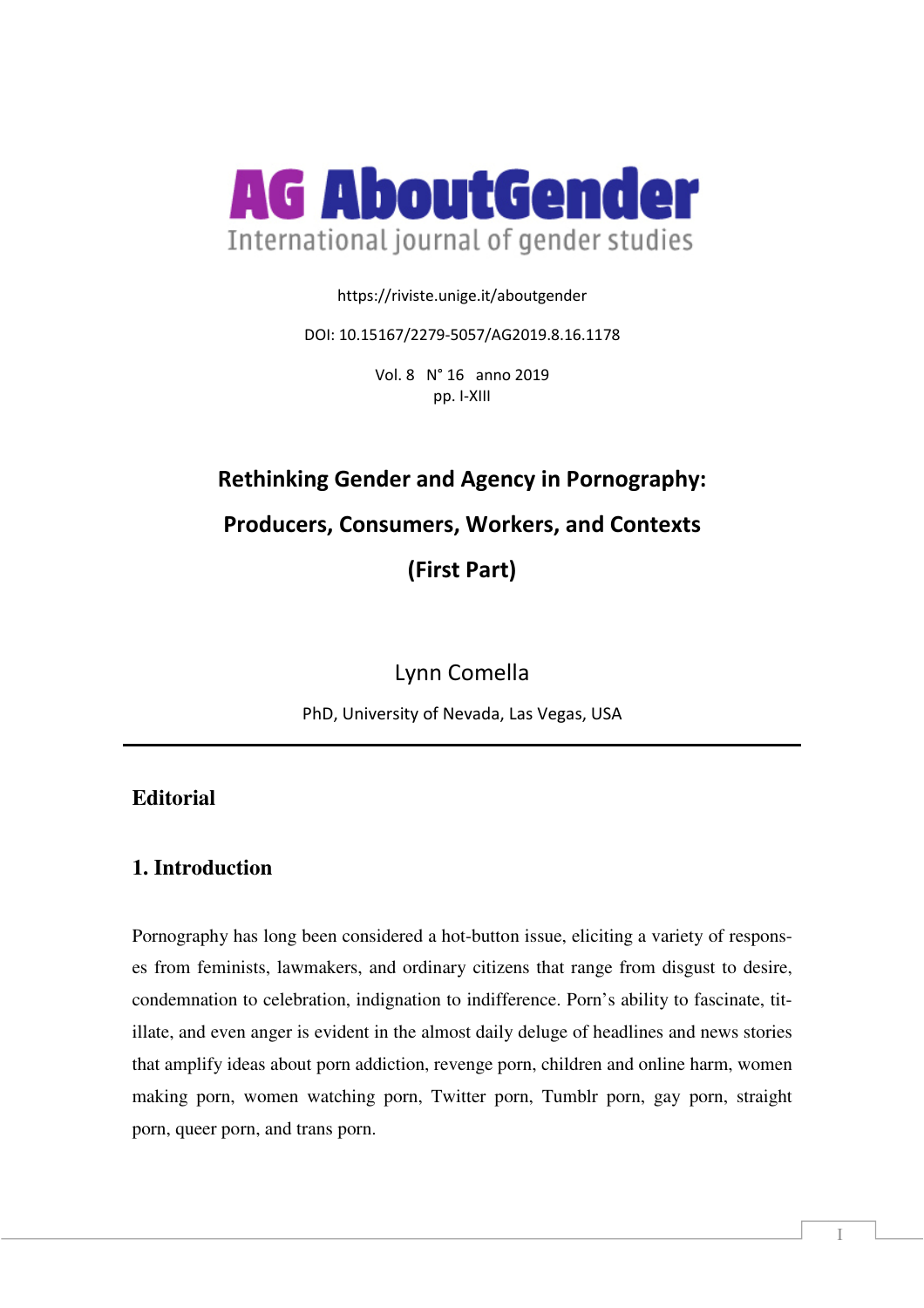Despite this widespread interest, it remains the case that for many people pornography is perceived as a "problem" in need of a solution, rather than a complex set of cultural practices that deserve to be studied with the same rigor reserved for other, less unruly subjects. Australian lawmakers, for example, are considering using facialrecognition technology to verify the age of porn users (Tarabay 2019), while more than a dozen U.S. states have declared pornography to be a public health crisis (see Glazer 2016). Meanwhile, social media companies such as Twitter and Instagram are locking or deactivating the accounts of porn workers in an effort to crackdown on sexual content, severely undermining performers' ability to harness these platforms as potential revenue generating streams (see Pezzutto this issue).

Since the early days of the feminist sex wars the issue of gender has loomed large in discussions about pornography and its effects (Vance 1984; Duggan and Hunter 1995; Jensen 2007; Dines 2010; Long 2012). A multibillion-dollar industry with a global reach, pornography has historically been perceived as a "guy thing," an industry by and for men that relies on the sexual subjugation of women to make a profit. In this schema, men are reduced to predatory capitalists and consumers, while women who work in porn are stripped of agency and autonomy over their bodies and frequently positioned as "damaged goods" who turn to pornography as the result of prior sexual or physical abuse (see Griffith *et al.* 2013). These stereotypes are powerful and enduring. Writing in the 1980s, media scholars Chuck Kleinhans and Julia Lesage noted that, «Porn bookstores, magazine racks, and theaters stand as a visual expression of male dominance of public space… Commercial pornography is men's turf. It not only obsessively repeats male sexual fantasies, often misogynist, it also reinforces more generalized male heterosexual privilege to express and define sexuality» (1985).

The formulation of pornography's "problem" as one not only about sex, but also gender has influenced a great deal of writing about, research on, and clashes over pornography. The intractability of these arguments, moreover, including the heteronormative gender hierarchy they naturalize, ultimately limits the kinds of questions that researchers, journalists, and policymakers ask. There is a pressing need, therefore, to rethink how we grapple with questions of gender and agency in pornography in an effort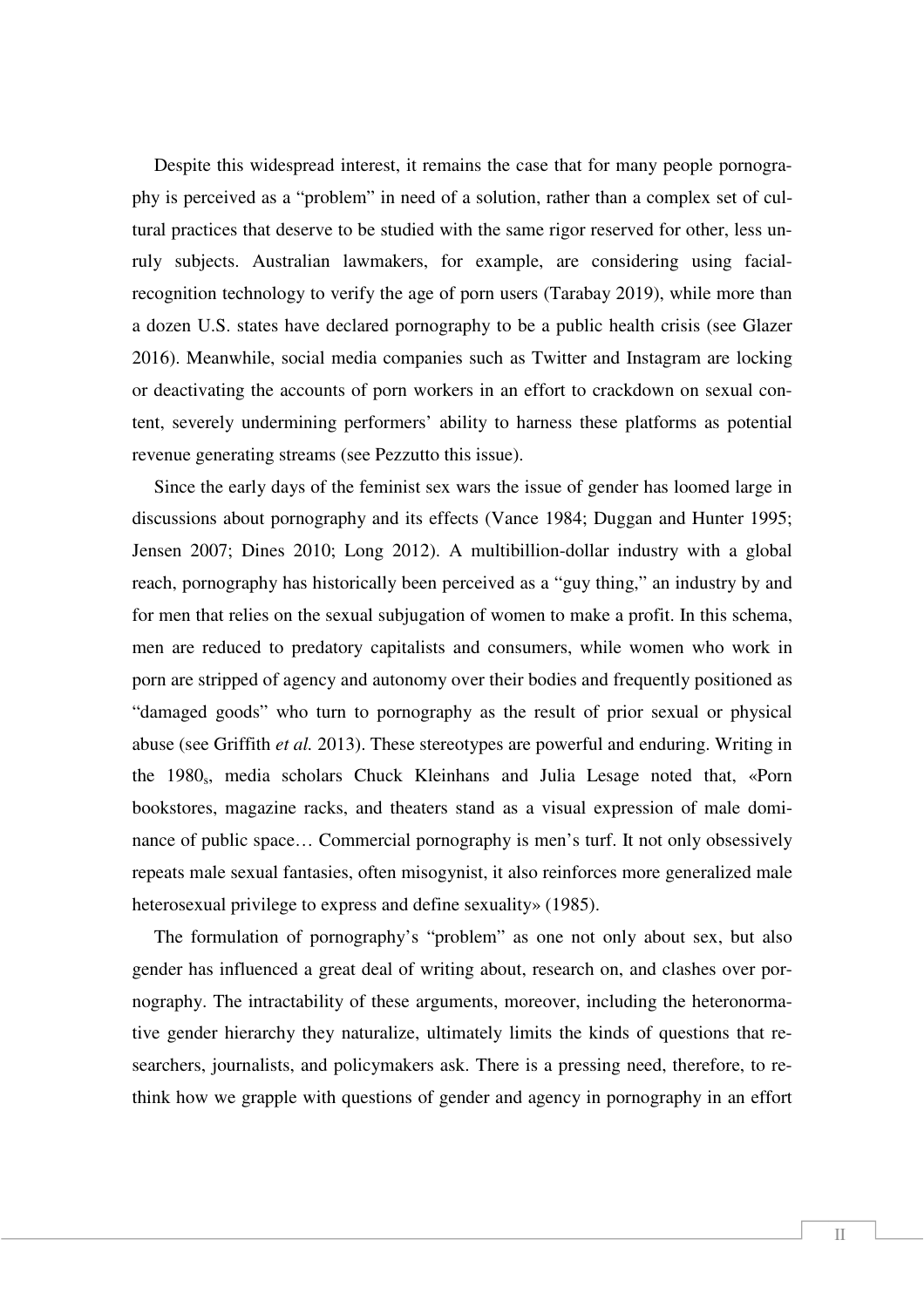to move beyond the essentialist and heteronormative assumptions that shape our understanding of this extremely popular and profitable form of sexual culture.

This special issue of «*AG-About Gender»* contributes to the growing academic literature on pornography by engaging with pornography's complex relationship to gender, agency, and power in a myriad of local contexts, including Italy, Australia, the Czech Republic, and the United States. The result is a truly international collection of interdisciplinary scholarship that utilizes a variety of research methods to examine producers, performers, texts, and contexts in a rapidly transforming industry, one in which ideas about authenticity, agency, objectification, intimacy, and personal branding are perhaps more important than ever.

### **2. The Feminist** *Sex Wars*

Controversies over pornography are nothing new. As historian Whitney Strub notes in his detailed account of postwar American struggles over obscenity, pornography «possesses the capacity to be 'discovered' on a periodic basis» (2011, 12), mobilizing its foes and galvanizing supporters. From anti-vice crusader Anthony Comstock's focus on stamping out smut in the late nineteenth century to feminist concerns about the sexist debasement of women to more recent efforts to characterize pornography as a public health crisis, antipornography campaigners, in the United States and elsewhere, have used various strategies and discursive frameworks to advance their cause. In this sense, pornography is, as Walter Kendrick suggests, "not a thing but a concept," a thought structure that "names an imaginary scenario of danger and rescue," in which the players may change over time, but the melodrama remains the same (1987, XIII).

Although efforts to regulate and curtail the availability of pornography predate the feminist sex wars of the  $1970<sub>s</sub>$  and  $80<sub>s</sub>$ , feminist concerns about pornography during this era largely coalesced around questions of gender, representation, agency, and harm. Sexuality, to paraphrase film scholar Linda Williams, was increasingly 'on/scene' by the start of the 1970<sub>s</sub>, and its presence and accessibility via a growing sexual consumer culture, particularly in the United States, was cause for alarm (2004, 3). For many feminists, the 1972 release of *Deep Throat* was a catalyzing moment, one that captured the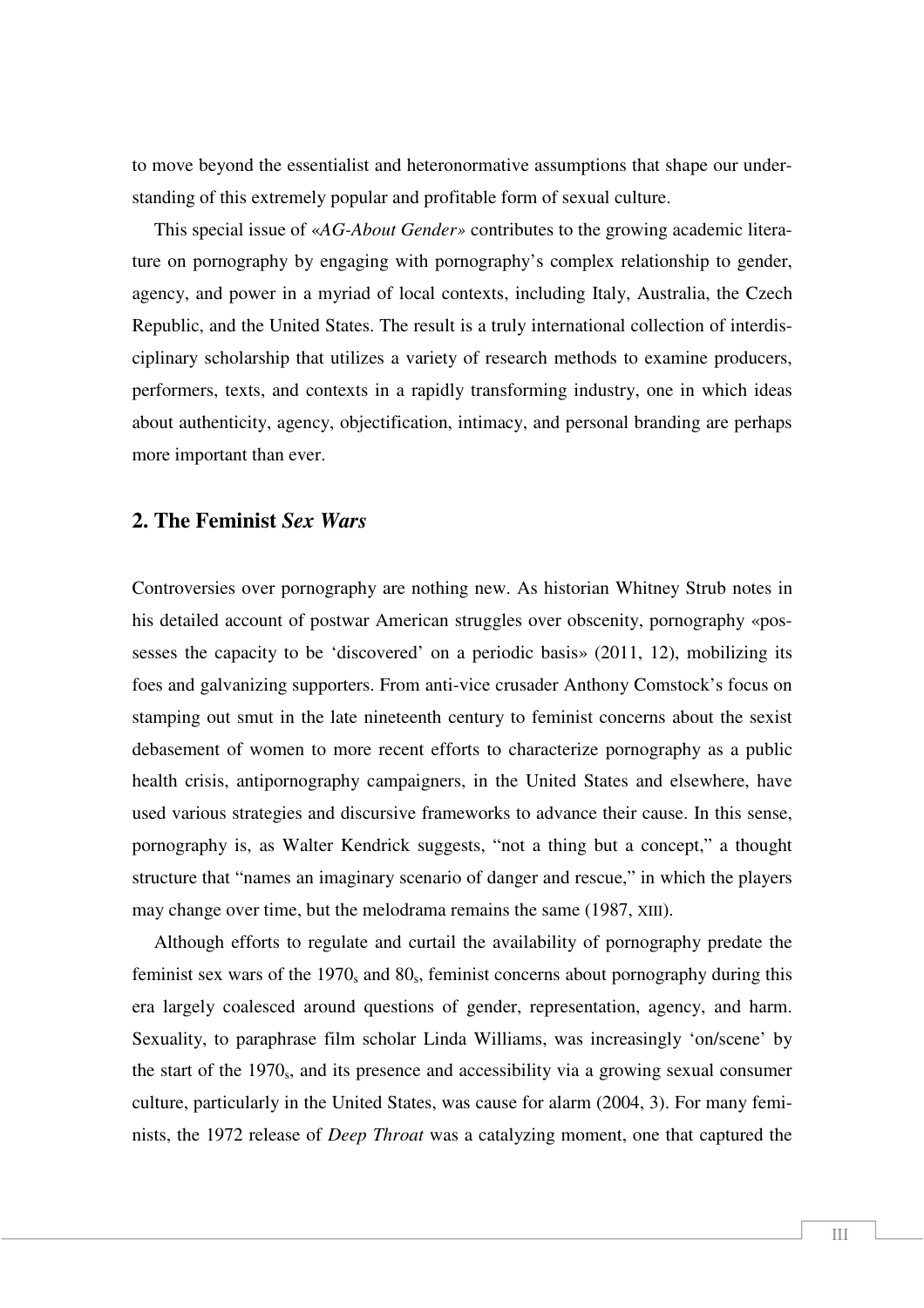"painful truth" about how men really felt about women, the failures of the so-called sexual revolution to remedy the sexual double standard, and the culture's inability to take female pleasure seriously (Bronstein 2011, 82). Feminists responded to the proliferation of pornography by founding organizations, such as Women Against Violence in Pornography and Media (Wavpm) and Women Against Pornography (Wap), staging protests, picketing porn theaters, drafting legislation, and embarking on what would eventually become a mass movement to stop the spread of pornography.

By the start of the 1980<sub>s</sub>, antipornography feminists had flooeded the channels, drowning out competing viewpoints and villifying those who made them. They argued that the pornography industry fostered a cultural climate that was fundamentally hostile toward women (Bronstein 2011). Author and activist Andrea Dworkin, for example, theorized that pornography «conditions, trains, educates and inspires men to despise women, to use women, to hurt women» (1980, 289). Susan Brownmiller argued it was the «undiluted essence of anti-female propaganda» (1980, 32). Robin Morgan famously asserted that «pornography is the theory and rape is the practice» (1980, 139).

These claims did not go unchallenged, and came to a head in 1982 as feminists clashed at Barnard College's Scholar and the Feminist Conference in New York City (see Comella 2008; Bronstein 2015). Conference organizers had sought to restore a sense of balance to conversations about female sexuality that had been eclipsed by antipornography perspectives that focused almost exclusively on female victimization. In particular, they wanted to highlight the place of sexual pleasure in women's lives, arguing that feminism needed robust analyses that could speak «as powerfully in favor of sexual pleasure as it does against sexual danger» (Vance 1984, 3; see also Duggan and Hunter 1995).

Anti-censorship feminists, including Carole Vance, Gayle Rubin, Amber Hollibaugh, Joan Nestle and others, not only advocated for more nuanced analyses of the social structures that condition female sexuality and desire, but they also rejected rigid gender binaries that uncritically positioned men as sexual agents and aggressors and women as passive objects and sexual victims. They criticized the sexual double standard in which men were understood as having a fundamental right to sexual pleasure and entertainment, but women's sexuality was relegated to the privacy of the home, a domesticated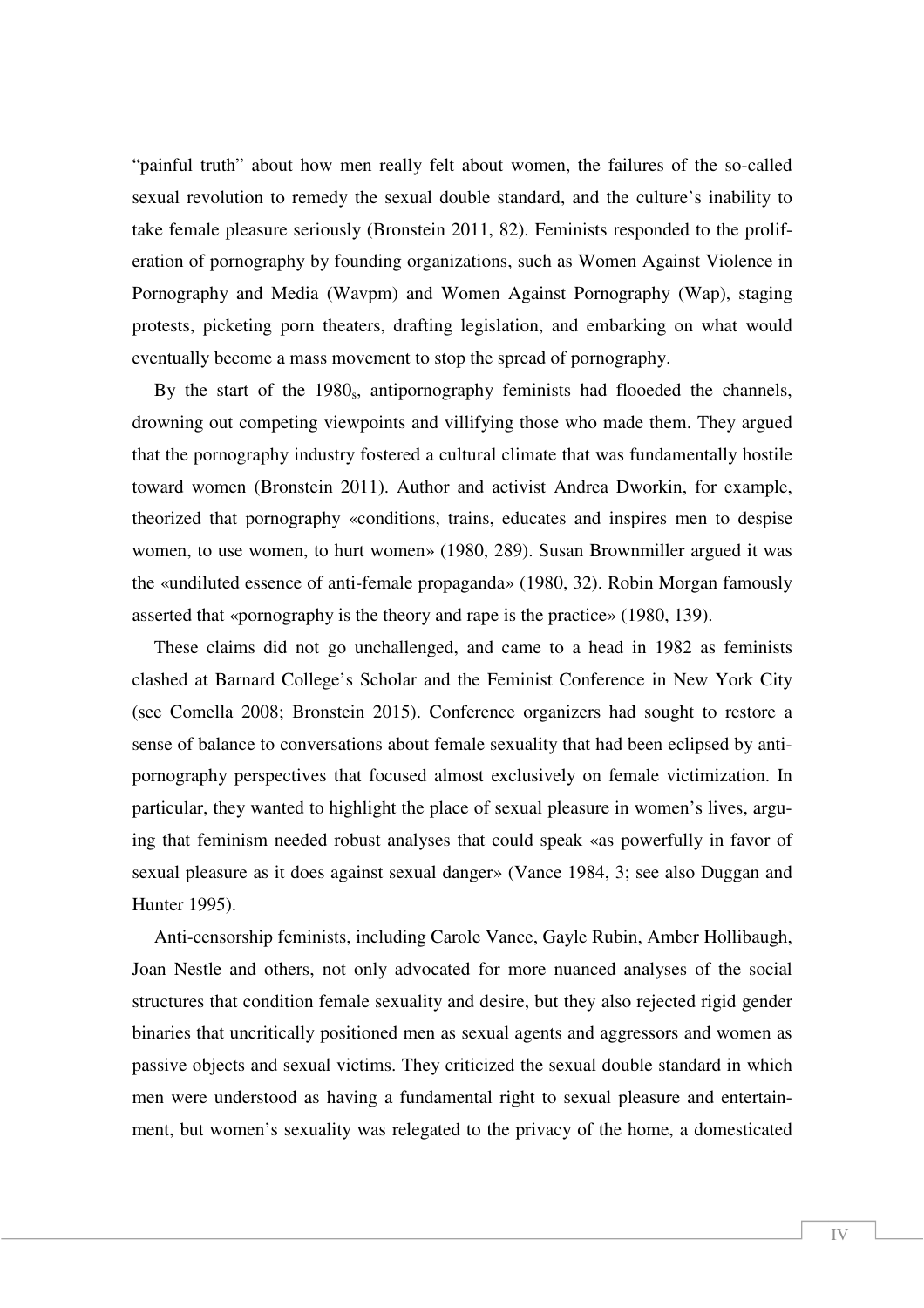"safe zone" that was divorced from the less respectable and morally suspect realm of commercial sexuality (see Vance 1984; Juffer 1998; Comella 2017). A social constructionist approach to feminist theorizing about gender and sexuality was beginning to take shape, destabilizing previously taken-for-granted ways of thinking about gender, sex, and social power (Comella 2008) and helping to «clear the intellectual ground» for both queer theory and transgender studies (Stryker 2008, 218).

It was against this fractious and polarized backdrop that research on pornography's effects began to appear. An early example emerged from President Lyndon B. Johnson's 1968 Commission on Obscenity and Pornography. The commission's mandate was to broaden the factual basis for future discussions about obscenity and pornography by initiating an extensive program of social science research upon which to base any legislative recommendations. Drawing upon survey and experimental data, the commission's findings, which were released in 1970 after President Johnson had left office, surprised many and caused immediate uproar by concluding that there was no evidence to support the argument that exposure to or use of pornography was harmful. The commission determined that pornography did not cause crime, delinquency, or sexual deviancy; rather, it found that «much of the 'problem' regarding materials which depict sexually explicit activity stems from an inability or reluctance of people in American society to talk openly and directly when dealing with sexual matters» (Report 1970, 53). The report's dissenters described the research as "shoddy" and found the claim that pornography was harmless to be "preposterous" (Report, 457). Outraged by what they viewed as a "Magna Carta for the pornographer" (457), the U.S. Senate voted sixty to five to reject the report's recommendations.

Fifteen years later, another presidential commission on pornography reached a very different conclusion about pornography's effects. Convened in 1985 at the height of Ronald Reagan's culture wars, the Attorney General's Commission on Pornography, spearheaded by Edwin Meese III, was tasked with finding new ways to address the continuing problem of pornography, which was viewed as wreaking havoc on the institutions of marriage and family. Stacked with commissioners who had already gone on record opposing pornography, the panel relied largely on anecdotal accounts rather than empirical evidence, arguing that pornography degraded wom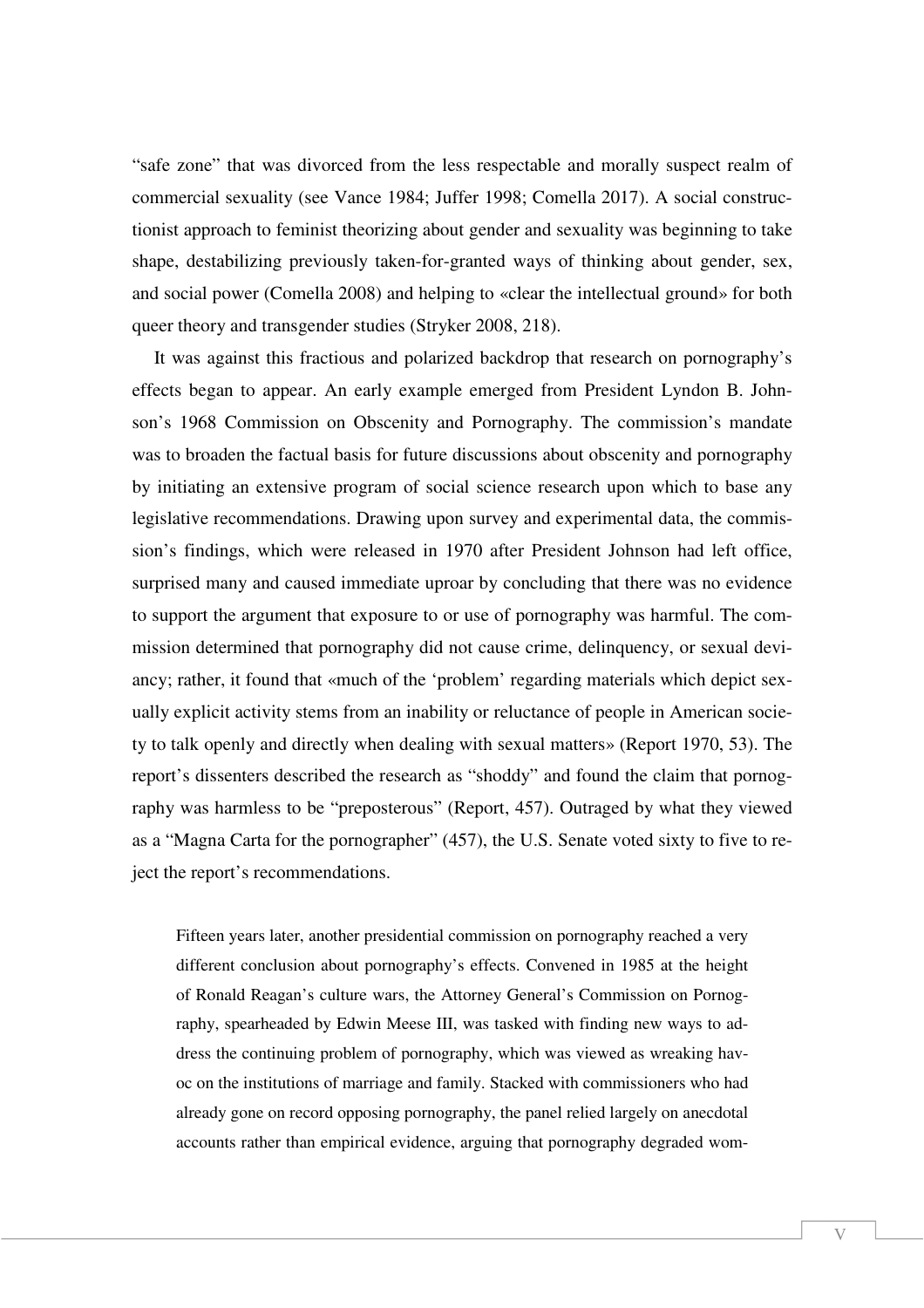en and caused violence and should thus be strictly regulated. In her astute analysis of the "public theater" surrounding the hearings, anthropologist Carole Vance noted that the commission's agenda on pornography was a «proxy for a more comprehensive program about gender and sexuality, both actively contested domains where diverse constituencies struggle over definitions, law, policy, and cultural meanings» (Vance 1997, 30).

By the time the Meese Commission Report was released in 1986, there was a growing body of literature about pornography and the politics of sexuality, with a number of influential books and anthologies emerging from within feminist activist and academic circles: *Take Back the Night: Women on Pornography* (Lederer 1980); *Pornography: Men Possessing Women* (Dworkin 1981); *Powers of Desire: The Politics of Sexuality* (Snitow *et al*. 1983); *Pleasure and Danger: Exploring Female Sexuality* (Vance 1984), to name just a few. The history of the feminist sex wars, and the competing positions each side staked out about pleasure and danger, empowerment versus harm, consent versus coercion, and "good" versus "bad" images, became – and arguably still remain – orienting standpoints that researchers must address, even when their stated goal is to move beyond their limits.

#### **3. Feminist Interventations**

The 1989 publication of Linda Williams's *Hard Core: Power, Pleasure and the "Frenzy of the Visible"* established pornography as a topic worthy of academic research, helping set the stage for what would eventually become the field of porn studies (see Williams 1989; 2014; Attwood and Smith 2014). Williams argued that hard core heterosexual pornography was not a self-evident truth, but rather a system of representation with its own history, generic conventions, and narratives about gender and power; and while the genre of hard core is indeed very patriarchal, according to Williams, it is neither "a patriarchal monolith" (269) nor a closed system of representation. In other words, the social meaning of pornography ultimately depends on its treatment of sex, or how a sexual scene is lit, shot, and edited.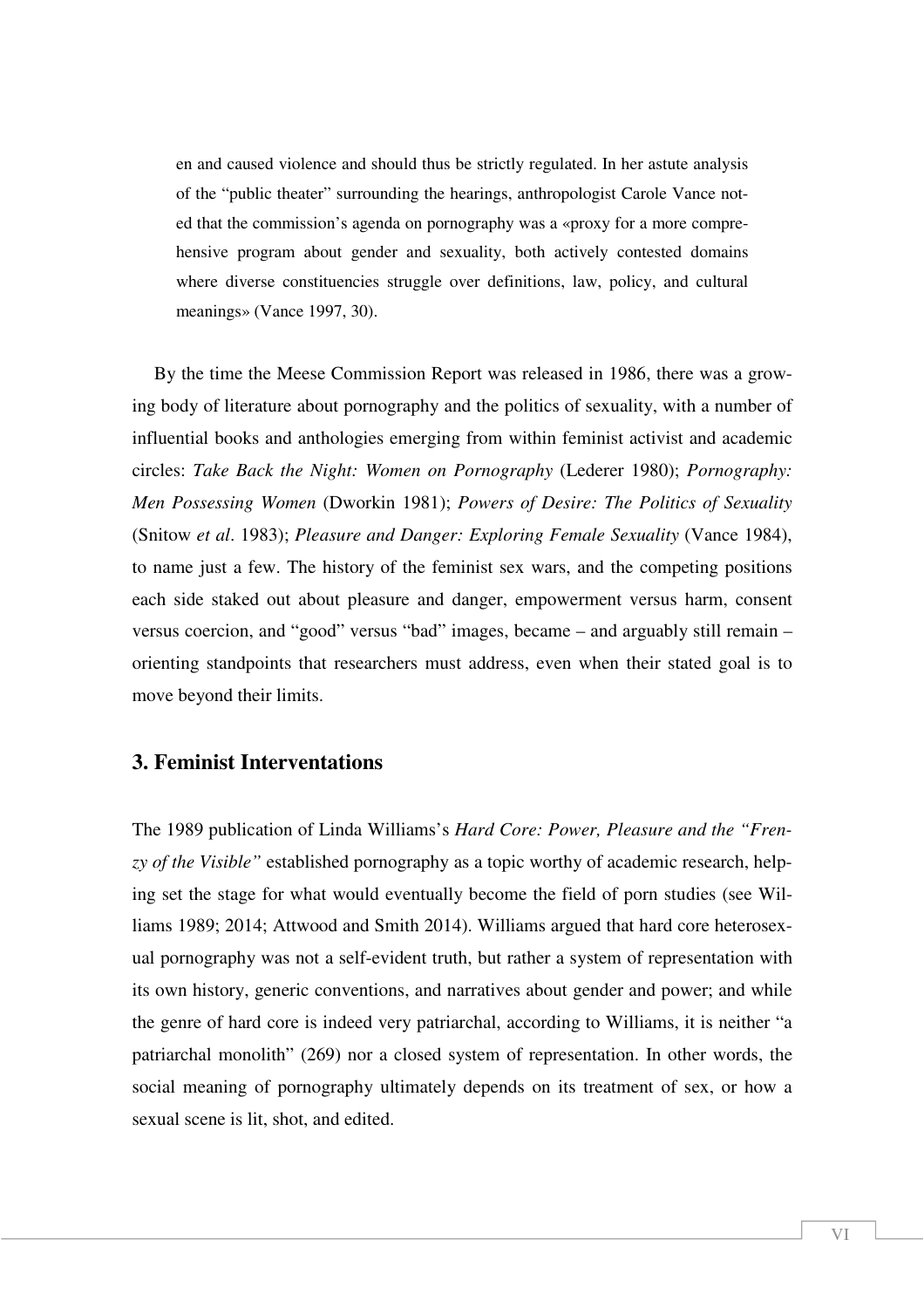By the time *Hard Core* was published, feminist filmmakers and cultural producers, such as Candida Royalle, Nan Kinney, and Debi Sundahl, who founded Femme Productions and Fatale Video, respectively, in 1984, were already experimenting with how to re-present female sexuality and pleasure in an effort to «interrupt the male gaze through the subversion of the standard photographic practices utilized by more traditional forms of pornography» (Magnet 2007, 580). So, too, was the team at «On Our Backs», an erotic magazine for the "adventurous lesbian," which published its first issue also in 1984. The San Francisco-based magazine featured erotic fiction and sexually explicit pictorials that defied stereotypes about the kind of sex lesbians were having. Shar Rednour, who worked at «On Our Backs» and its sister company Fatale Media in the early 1990<sub>s</sub>, recalled that «The reality of lesbian sex – what it looked like and the pleasure it could produce – were simply not images that were readily available or accessible in the 1980<sub>s</sub> and 1990<sub>s</sub>» (2015, 176). These images were powerful; they were also political. As Carol Queen has noted:

«On Our Backs» really tackled the argumentative perspective that you needed to take on sex-negative feminism, but it [also tackled] the positive aspects of showing alternative kinds of porn and giving space to alternative sexualities. «On Our Backs» took all of that very seriously and was at the heart of San Francisco in the eighties…they inspired not just lesbians, but everybody with the work they were doing (Queen 2008, 282).

The idea of "giving space to alternative sexualities," those sexual identities, practices, and desires that were underrepresented or not represented at all in mainstream heterosexual hard core pornography, is at the heart of feminist and queer pornography, genres represented by an international roster of filmmakers that include Shar Rednour and Jackie Strano, Tristan Taormino, Courtney Trouble, Madison Young, Shine Louise Houston, Nenna Joiner, Jennifer Lyon Bell, Ms. Naughty, Gala Vanting, and Erika Lust, among others. These filmmakers do not exist in isolation, but are part of a much larger sex-positive eco-system of feminist sex educators and sex shops, such as Good Vibrations, Babeland, and Good For Her, that provide inspiration and, importantly, distribu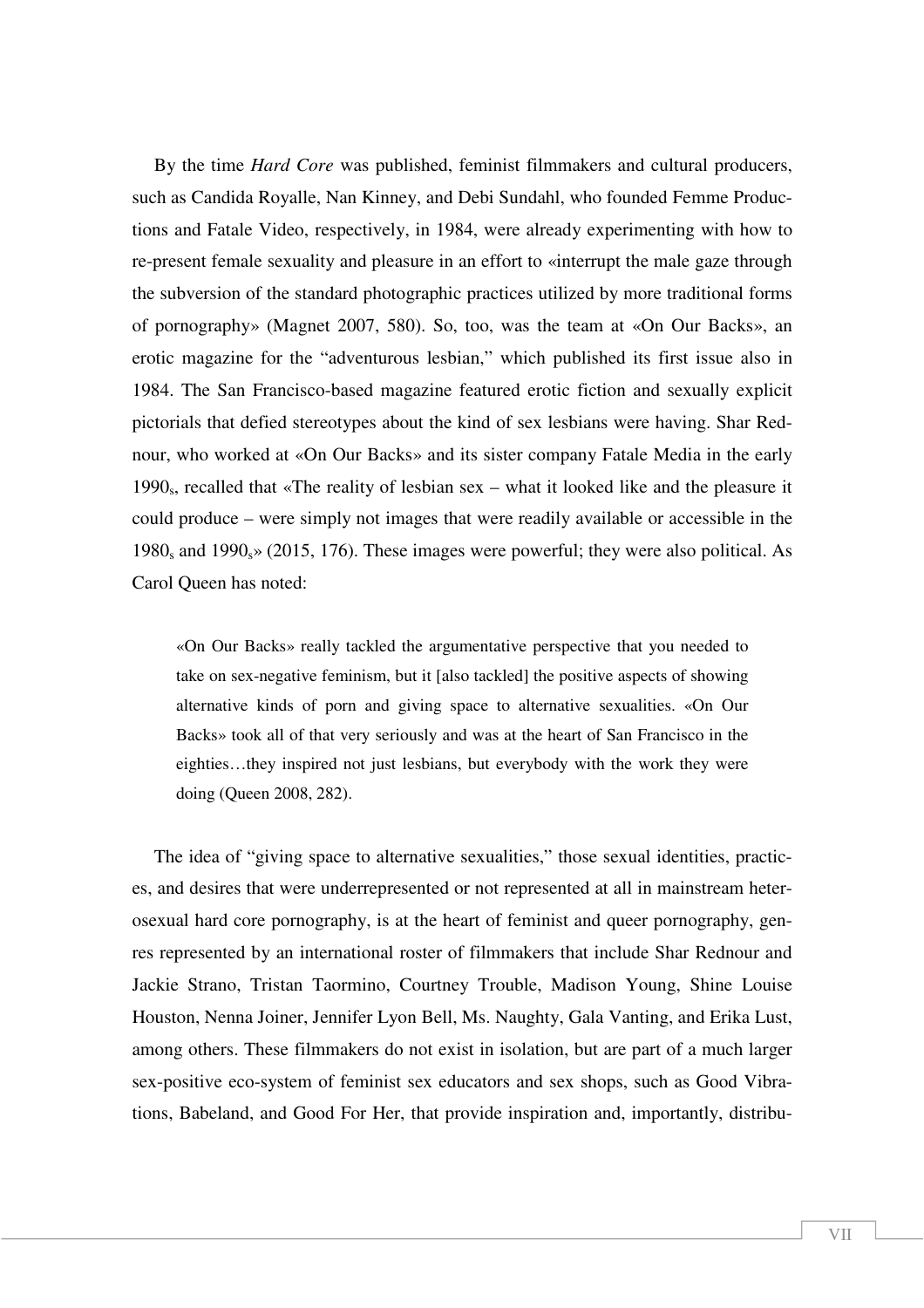tion networks for films that more mainstream outlets are not always interested in carrying (see Comella 2013; 2017; Queen 2015).

As variations of pornography have proliferated, and pornography's reach has expanded due to both technological and cultural shifts, research on pornography has also broadened beyond a focus on texts and their effects to address new kinds of new questions, such as: «What are the material and discursive conditions in which different kinds of pornography are produced, distributed, obtained and consumed?» (Juffer 1998, 2). While a detailed literature review is beyond the scope of this introduction, porn studies scholars are increasingly utilizing interview methods, ethnographic field work, and focus groups to go «further behind the scenes» (Voss 2012, 404) to shed light on industry business practices and the experiences of producers, performers, and consumers. Why, for example, do people watch porn? (Smith *et al*. 2015). What knowledge do porn viewers bring to bear when they assess the pornography they are watching? (Crutcher 2015). What turns women on? (Smith 2007). How do black female porn performers simultaneously resist and conform to the racial fantasies that define both their representations and conditions of labor? (Miller-Young 2014) How do discourses of authenticity impact porn's labor processes? (Berg 2017). Why do transgender porn performers rely on adult webcamming to provide a dependable source of income? (Pezzutto 2018). Questions of gender and agency are not peripheral to this research, but are a central component.

Porn workers have also in recent years emerged as increasingly important voices and collaborators in porn studies scholarship. In *The Feminist Porn Book* (Taormino *et al.* 2013), for example, more than half of its twenty-six chapters are authored by feminist, queer, and transgender porn performers and directors, deeply enriching our understanding how industry workers «contest and complicate dominant representations of gender, sexuality, race, ethnicity, class, ability, age, body type and other identity markers» (Ivi, 9). The collection decenters the often detached and authoritative pronouncements of scholars by positioning industry insiders as both experts and theoreticians. Although many of the book's contributors identified as feminists before they started working in porn, others began thinking of themselves as feminists as a result of experiencing new forms of sexual agency and visibility through porn performance. In the case of perform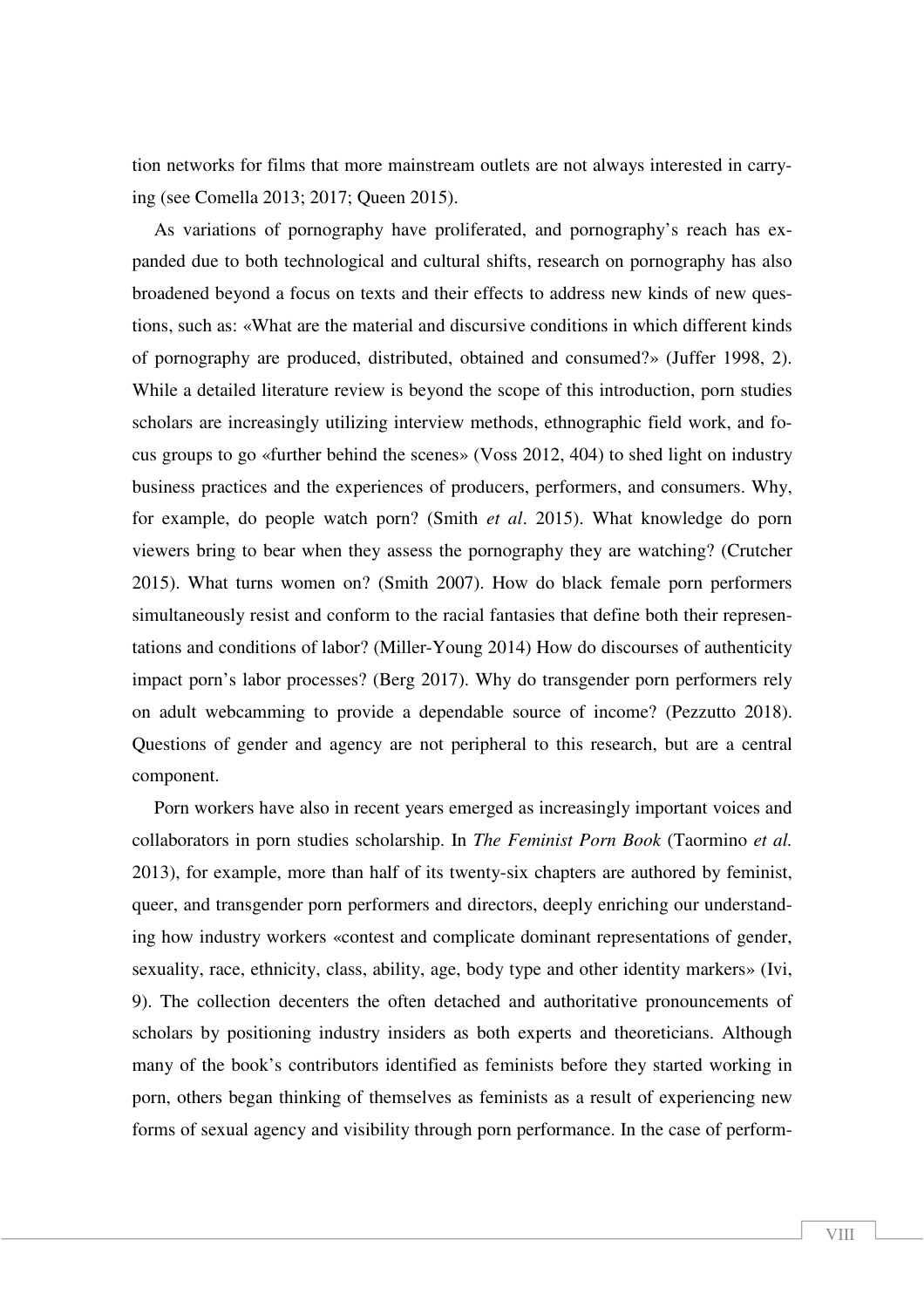er Dylan Ryan, for example, it took winning a Feminist Porn Award to finally see herself as others saw her: as a feminist porn performer who, through her on-camera performances, represented feminist ideals about sexual empowerment and awareness (2013). In her essay *A Question of Feminism*, former adult performer Sinnamon Love notes that while there are numerous examples of white women's sexualities in pornography, there are far fewer depictions of African American women, and the ones that do exist are often fetishized images created by predominantly white male directors with white male viewers in mind. During her time in the industry, Love worked to challenge racial stereotypes and expand representations of black women and men in pornography, including pushing for more diverse portrayals of black couples. «My sex-positive feminism is not separate from my black feminism», she writes (2013, 104).

Sexual agency, authenticity, and consent have particular currency within feminist and queer porn communities. For performers, these are not abstract concepts divorced from their lived experiences, but are skillfully negotiated practices. Having a say in what they do on camera and who they have sex with is for many performers a mark of an ethical porn set; and for directors, making sure performers are paid well and taken care of on set, including simple things like providing healthy snacks and secure places for them to store their personal belongings, are part of creating a comfortable, positive work environment. Performer Lorelei Lee notes that the first time she was ever asked the question, "What do you want to do?" was on a porn set.

There is a kind of irony in the fact that people so often link pornography with coercion, when it is on porn sets that I really learned to give consent. Never in a civilian sexual encounter had I ever been explicitly asked what I was and wasn't willing to do with my body (Lee 2013, 209).

This special issue of «*AG: About Gender*» continues the tradition of featuring the perspectives of porn performers alongside the research of scholars. In her interview in this issue, adult performer jessica drake reflects on her twenty-year career performing in mainstream pornography, including how the industry has changed over time. As drake notes: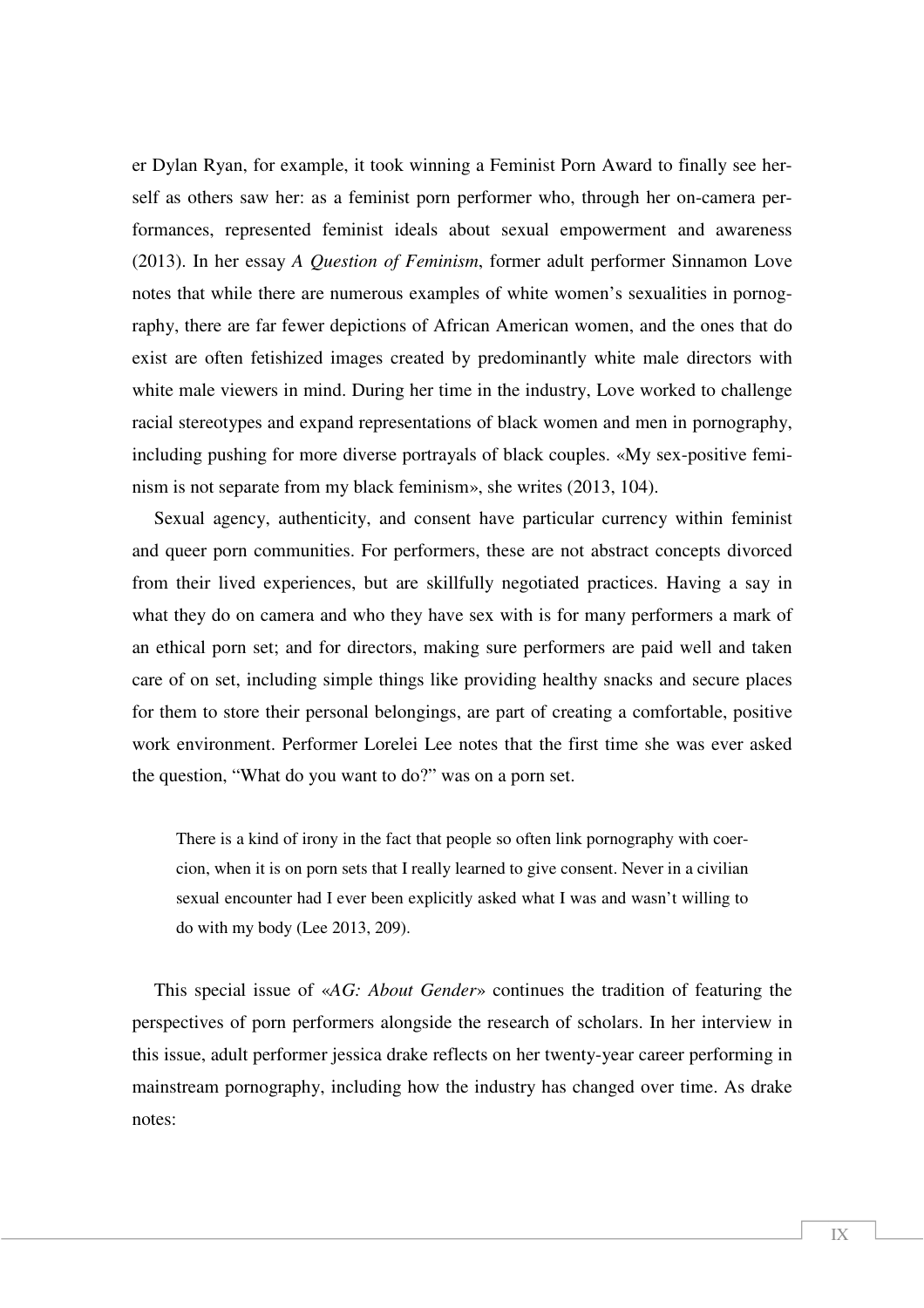I think we are at a crossroads right now. We are stuck between what existed before, the more corporate mentality, and what inevitably has become more important to fans, which is interaction. Performers have more agency, and often more authenticity, when they have control over the content they are creating.

Indeed, it is this particular juncture, the crossroads between porn's recent past and its immediate present, that the collection of articles (See Popolla's Editorial in this issue) in this issue engage with in an effort to foreground and rethink gender and agency in pornography in fresh and analytically robust ways.

### **References**

- Attwood, F. and Smith, C. (2014), *Porn studies: An introduction*, in «Porn Studies», vol. 1, n. 1-2, pp. 1-6.
- Berg, H. (2017). *Porn Work, Feminist Critique, and the Market for Authenticity*, in «Signs: Journal for Women in Culture and Society», vol. 42, n. 3, pp. 669-692.
- Bronstein, C. (2015), "Clashing at Barnard's Gates: Understanding the Origins of the Pornography Problem in the Modern American Women's Movement", in Comella, L. and Tarrant, S. (eds.), *New Views on Pornography: Sexuality, Politics, and the Law,* Santa Barbara, Praeger, pp. 57-76.
- Bronstein, C. (2011), *Battling Pornography: The American Feminist Anti-Pornography Movement, 1976-1986*, Cambridge, UK, Cambridge University Press.
- Brownmiller, S. (1980), "Excerpt on Pornography from Against our Will: Men, Women, and Rape, in Lederer, L. (ed.), *Take Back the Night: Women on Pornography*, New York, Morrow, pp. 30-34.
- Comella, L. (2017), *Vibrator Nation: How Feminist Sex-Toy Stores changed the Business of Pleasure*, Durham, NC, Duke University Press.
- Comella, L. (2013), "From Text to Context: Feminist Porn and the Making of a Market", in Taormino, T., Parreñas Shimizu, C., Penley, C. and Miller-Young, M.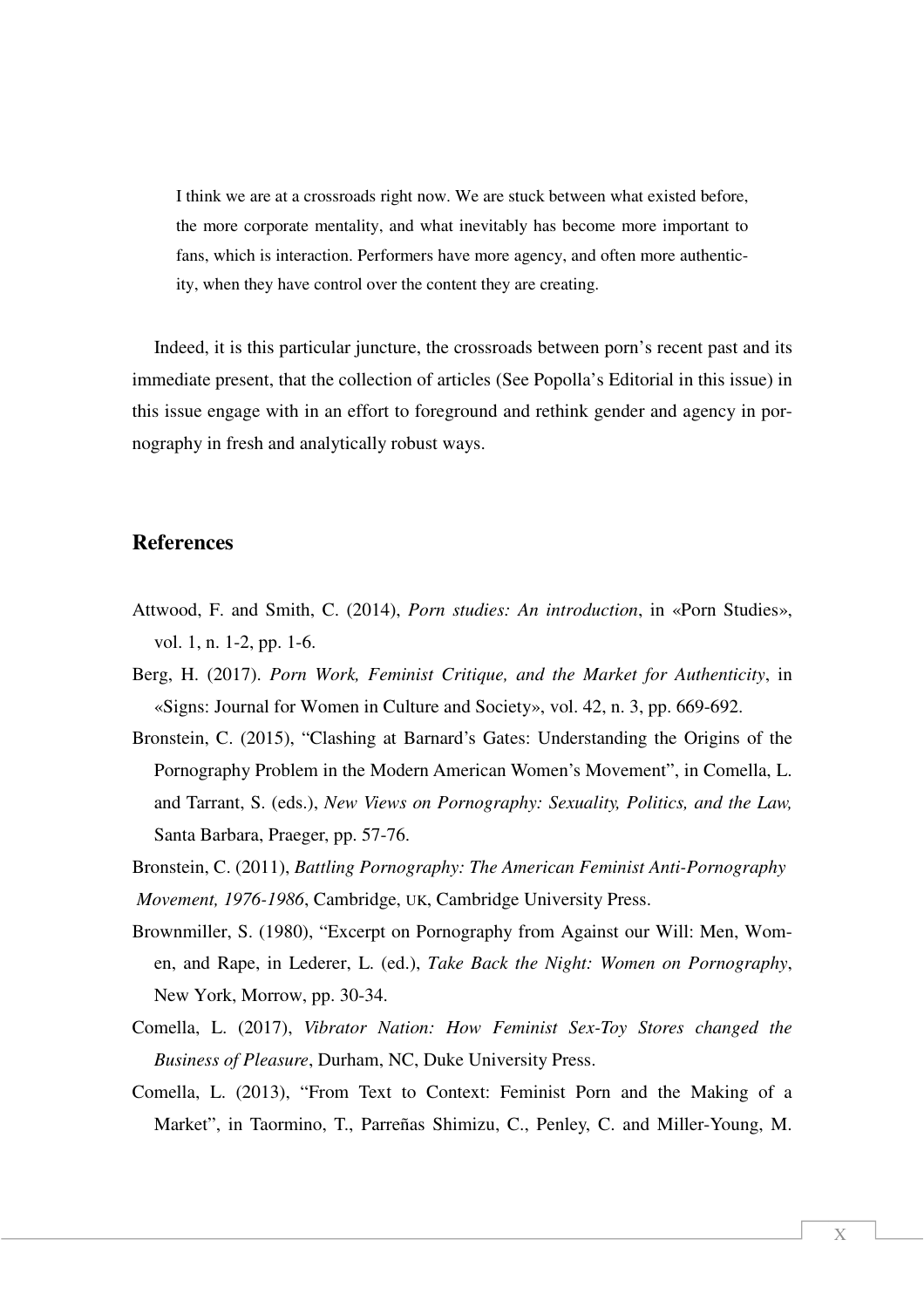(eds.), *The Feminist Porn Book: The Politics of Producing Pleasure*, New York, Feminist Press, pp. 79-93.

- Comella, L. (2008), *Looking Backward: Barnard and its Legacies*, in «The Communication Review», vol. 11, n. 3, pp. 202-211.
- Crutcher, E. (2015), "«She's totally faking it!»: The Politics of Authentic Female Pleasure in Pornography", in Comella, L. and Tarrant, S. (eds.), *New Views on Pornography: Sexuality, Politics, and the Law*, Santa Barbara, Praeger, pp. 319-334.
- Dines, G. (2010), *Pornland: How Porn has hijacked our Sexuality*, Boston, Beacon.
- Duggan, L. and Hunter, N. (1995), *Sex Wars: Sexual Dissent and Political Culture*, London and New York, Routledge.
- Dworkin, A. (1981), *Pornography: Men possessing Women*, New York, Perigee Books.
- Dworkin, A. (1980), "Pornography and Grief", in Lederer, L. (ed.), *Take back the Night: Women on Pornography*, New York, Morrow, 286-291.
- Glazer, S. (2016), *Pornography: Does it pose a Public Health Crisis?,* in «CQ Researcher», vol. 26, n. 37, pp. 865-888.
- Griffith, J.D., Mitchell, S., Hart, C.L., Adams, L.T. and Gu, L.L. (2013), *Pornography Actresses: An Assessment of the Damaged Goods Hypothesis,* in «Journal of Sex Research», n. 50, pp. 621-632, doi: 10.1080/00224499.2012.719168.
- Jensen, R. (2007), *Getting off: Pornography and the End of Masculinity*, Cambridge, MA, South End Press.
- Juffer, J. (1998), *At Home with Pornography: Women, Sex, and Everyday Life*, New York, NY, New York University Press.
- Kendrick, W. (1987), *The Secret Museum: Pornography in Modern Culture*, New York, Penguin Books.
- Kleinhans, C. and Lesage, J. (1985), *The Politics of Sexual Representation*, in «Jump Cut», n. 30, https://www.ejumpcut.org/archive/onlinessays/JC30folder/PoliticsSex Rep.html.
- Lederer, L., (ed.) (1980), *Take back the Night: Women on Pornography*, New York, NY, William Morrow.
- Lee, L. (2013), "Cum Guzzling Anal Nurse Whore: A Feminist Porn Star Manifesto", in Taormino, T., Parreñas Shimizu, C., Penley, C. and Miller-Young, M. (eds.), *The*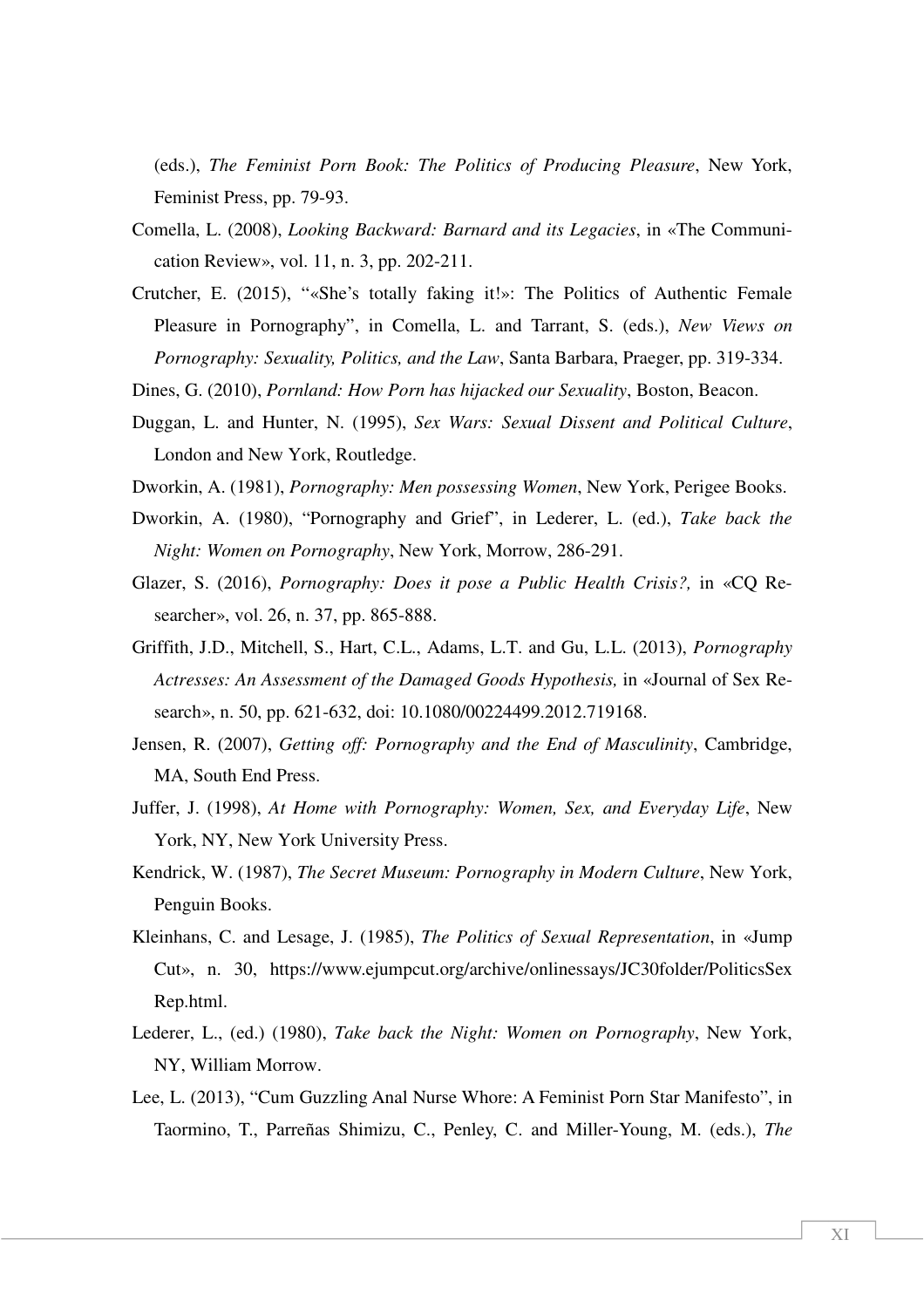*Feminist Porn Book: The Politics of Producing Pleasure*, New York, Feminist Press, pp. 200-214.

- Long, J. (2012), *Anti-Porn: The Resurgence of Anti-Pornography Feminism*, London, Zed Books.
- Love, S. (2013), "A Question of Feminism", in Taormino, T. Parreñas Shimizu, C., Penley, C. and Miller-Young, M. (eds.), *The Feminist Porn Book: The Politics of Producing Pleasure*, New York, Feminist Press, pp. 97-104.
- Magnet, S. (2007), *Feminist Sexualities, Race and the Internet: An Investigation of suicidegirls.com*, in «New Media & Society», vol. 9, n. 4, pp. 577-602.
- Miller Young, M. (2014), *A Taste for Brown Sugar: Black Women in Pornography*. Durham, NC, Duke University Press.
- Morgan, R. (1980), "Theory and Practice: Pornography and Rape", in Lederer, L. (ed.), *Take back the Night: Women on Pornography*, New York, Morrow, pp. 134-140.
- Pezzutto, S. (2018), *Why Adult Video Stars rely on Camming*, in «The Conversation»*,*  https://theconversation.com/why-adult-video-stars-rely-on-camming-104758.
- Queen, C. (2015), "Good Vibrations, Women, and Porn: A History", in Comella, L. and Tarrant, S. (eds.), *New Views on Pornography: Sexuality, Politics, and the Law*, Santa Barbara, Praeger, pp. 179-190.
- Queen, C. and Comella, L. (2008), *The Necessary Revolution: Sex-positive Feminism in the post-Barnard era*, in «The Communication Review», vol. 11, n. 3, pp. 274-291.
- Rednour, S. and Strano, J. (2015), "Steamy, Hot, and Political: Creating Radical Dyke Porn", in Comella, L. and Tarrant, S. (eds.), *New Views on Pornography: Sexuality, Politics, and the Law*, Santa Barbara, Praeger, pp. 165-177.
- Ryan, D. (2013), "Fucking Feminism", in Taormino, T. Parreñas Shimizu, C., Penley, C. and Miller-Young, M. (eds.), *The Feminist Porn Book: The Politics of Producing Pleasure*, New York, Feminist Press, pp. 121-129.
- Smith, C., Barker, M. and Attwood, F. (2015), "Why do People watch Porn? Results from PornResearch.Org", in Comella, L. and Tarrant, S. (eds.), *New Views on Pornography: Sexuality, Politics, and the Law*, Santa Barbara, Praeger, pp. 297-317.
- Smith, C. (2007), *One for the Girls: The Pleasures and Practices of Pornography for Women.* Bristol, UK, Intellect Press.